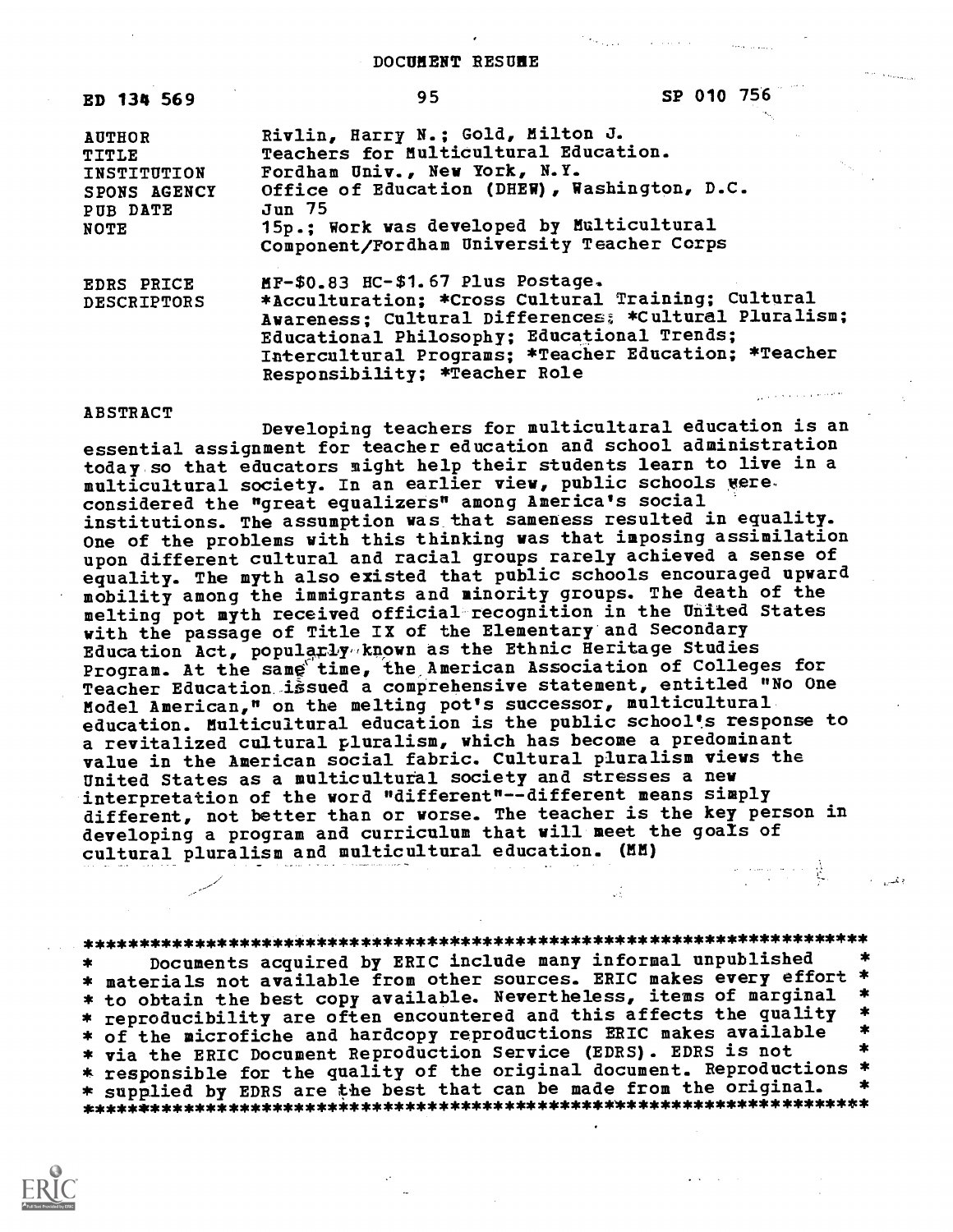$\sigma$  and  $\sigma$ Teachers for Multicultural Education Harry N. Rivlin Milton J. Gold , which is a simple polarization of the set of  $\mathcal{A}$  , where  $\mathcal{A}$  $\mathcal{L}_{\mathcal{A}}$  is a subset of the set of the set of the set of the  $\mathcal{L}_{\mathcal{A}}$ المتعاقب والمتحدث U.S. DEPARTMENT OF HEALTH.<br>EDUCATION & WELFARE<br>NATIONAL INSTITUTE OF<br>EDUCATION THIS DOCUMENT HAS BEEN REPRO-<br>DUCED EXACTLY AS RECEIVED FROM<br>THE PERSONOR ORGANIZATION ORIGIN-<br>ATING IT POINTS OF VIEW OF OFINIONS<br>STATED DO NOT NECESSARILY REPRE-<br>EENTOFFICIAL NATIONN: INSTITUTE OF<br>FOUCATION POSITION OR P 756  $1177$ MULTICULTURAL COMPONENT/FORDHAM UNIVERSITY TEACHER CORPS Fordham University at Lincoln Center/New York, N.Y. 10023 2

ومتسامين والمستحدث والمتعارض والمتعارض والمتناور

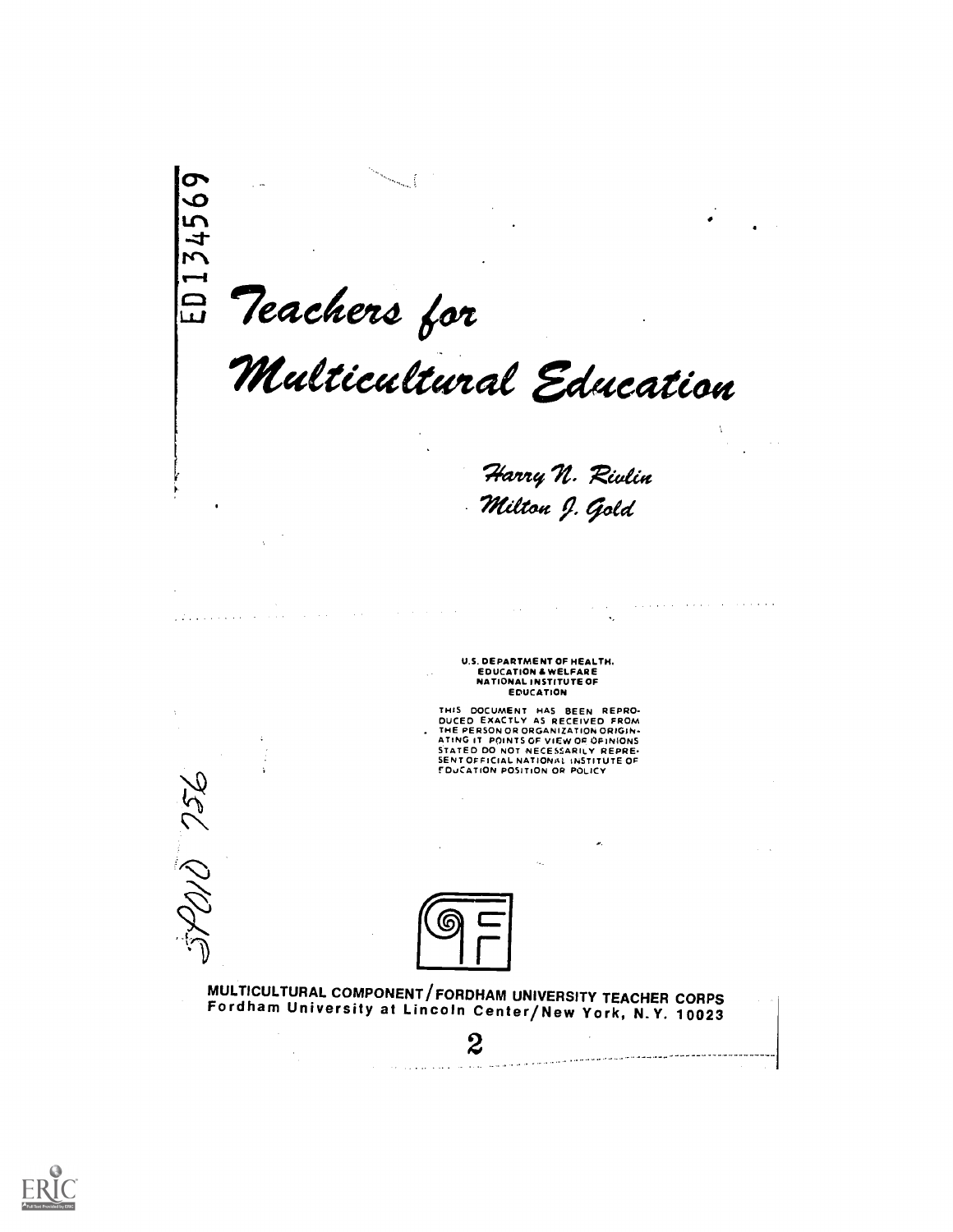We acknowledge gratefully the assistance we have received from those who have reacted to earlier versions of this statement, including especially Maurice Basseches, Carl Grant. Margaret Labat, Charles Leyba, James Louie, Jodi Murata, Irving Sloan, R pert Trujillo, and Philip Vairo. The responsibility for the statement as preser ted here, however, must be assumed only by us. H.N.R.

M.J.G.

 $\bar{\beta}$  ,  $\bar{\beta}$ 

 $\omega_{\rm{max}}$ 

This work was developed under a contract from the U.S. Office of Education, Department of Health, Education and Welfare. However, the content does not necessarily reflect the position or policy of that Agency, and no official endorsement of these materials should be inferred.

Published June, 1975, by the Multicultural Component of the Fordham University Teacher Corps. Fordham University at Lincoln Center, New York, N.Y. 10023. Harry N. Rivlin, Director

3

 $\gamma$  ,  $\gamma$  ,  $\gamma$  ,  $\gamma$ 

and a strong state of the contract complete construction of the first

 $\bullet$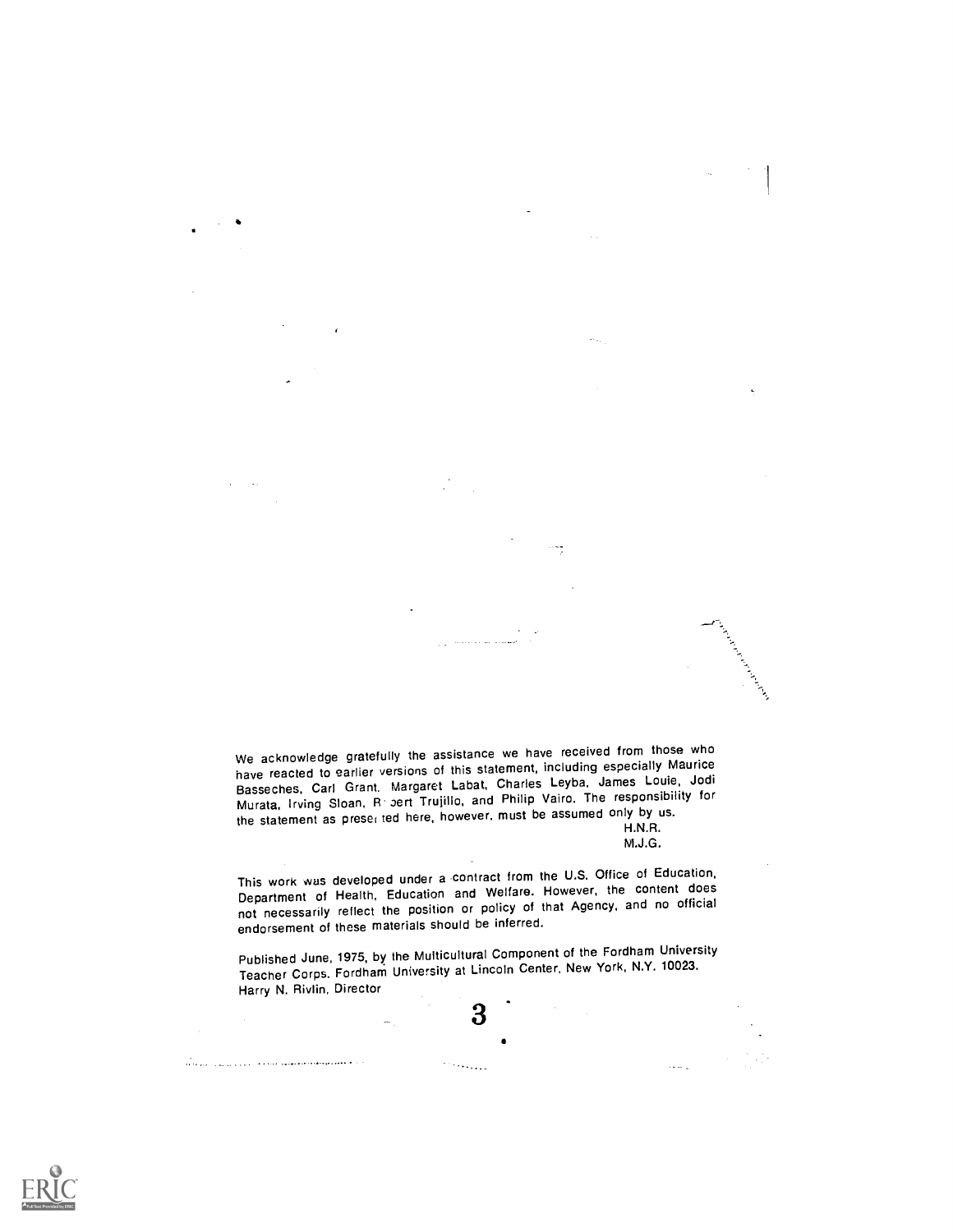# TEACHERS FOR MULTICULTURAL EDUCATION

There was a time in the not-so-distant past when one of the great boasts of public education in the United States was that it melted in one big pot the different cultures of all the students who filled our classrooms. The product which resulted from this mixture was supposedly an "American." The schools were expected to go to work on children who came from foreign shores  $-$  or whose parents had-donc-so $-$  and when the schools had finished their job, these young people would speak, behave, and even think and look the way an American should.

In this earlier view, the public schools were to be the "great equalizer" among America's social institutions. The assumption was that sameness resulted in equality, and since equality was what everyone who immigrated to this country was after, this was viewed as the great mission of public education. The problem with this way of thinking was that imposing assimilation upon each of the different cultural and racial groups that entered the schools rarely achieved a sense of equality. More often, the newcomers faced frustration and reacted with resentment. Furthermore, no one has ever really been able to agree upon a definition of an "American" sothat in no real way was the goal achieved. The notion of a model American never got beyond being just that  $-$  a notion.

## The End of a Myth

There was also the myth that the public schools took the immigrants and the children of immigrants and started them on the ladder of upward social mobility. It is only,natural that people should ask: Why aren't the schools equally successful these days with the children of the Blacks, the Chicanos, the Puerto Ricans,. the Native Americans? Why do these children drop out of school prematurely and drop into a society that is unprepared to receive the unskilled and the unschooled?

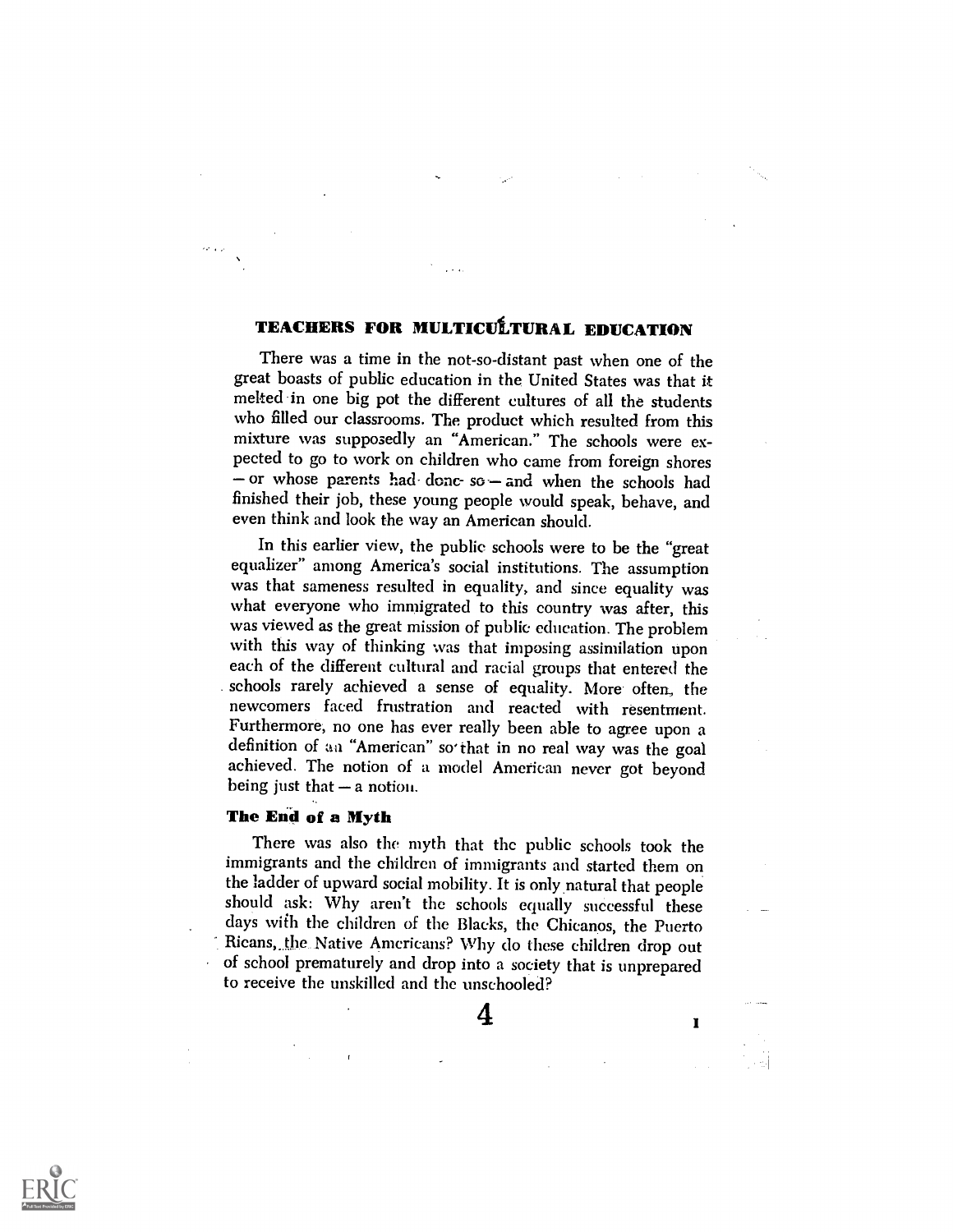Colin Greer° has demonstrated, depressingly, that the schools never were as successful as they were reputed to be with immigrant children.- This thought is small comfort, however, for parents of minority group children who see that the longer their youngsters stay in school, the farther and farther their achievements fall below the levels attained by other youngsters in American schools. Why do these minority children drop out in such disproportionate numbers to join the ranks of other discouraged and frustrated minority children? Can the schools learn how to teach the children from minority ethnic groups?

The very concept of the Melting Pot has become unacceptable today because of the implication that minority ethnic groups have nothing to contribute to American life and culture and that ethnic groups must surrender their ethnic identity in order to be "assimilated." How does one Americanize a Native American whose ancestors lived here long before there was an America, or a black whose family has been here for hundreds of years, or a Puerto Rican who is legally as much an American citizen as a resident of any of the fifty states?

Clearly the advocates of the Melting Pot saw no richness and no advantage in our being a multicultural society. Focusing on the aspirations and frustrations of the immigrants from Europe, moreover, the Melting Pot adherents considered only national and religious differences but ignored color differences, even though color has been the most persistent exclusionary labeling device in this country.

Some educators speak of minority ethnic groups as though the crux of the problem lay in their numerical size. Has the educational achievement of black and Spanish speaking children improved dramatically in such cities as New York, Newark, Philadelphia, Chicago and Washington as these children have become the overwhelming majority of the public school population? Let's face it. The problem is-not one of being the "majority" or the "minority" but rather of one of prejudice and its effect on race relations and education.

°Colin Greer, The Great School Legend (New York: Basic Books, Inc., 1972).

 $5\overline{)}$ 

 $2$ 

 $\sim$   $\mu_{\rm A}$  and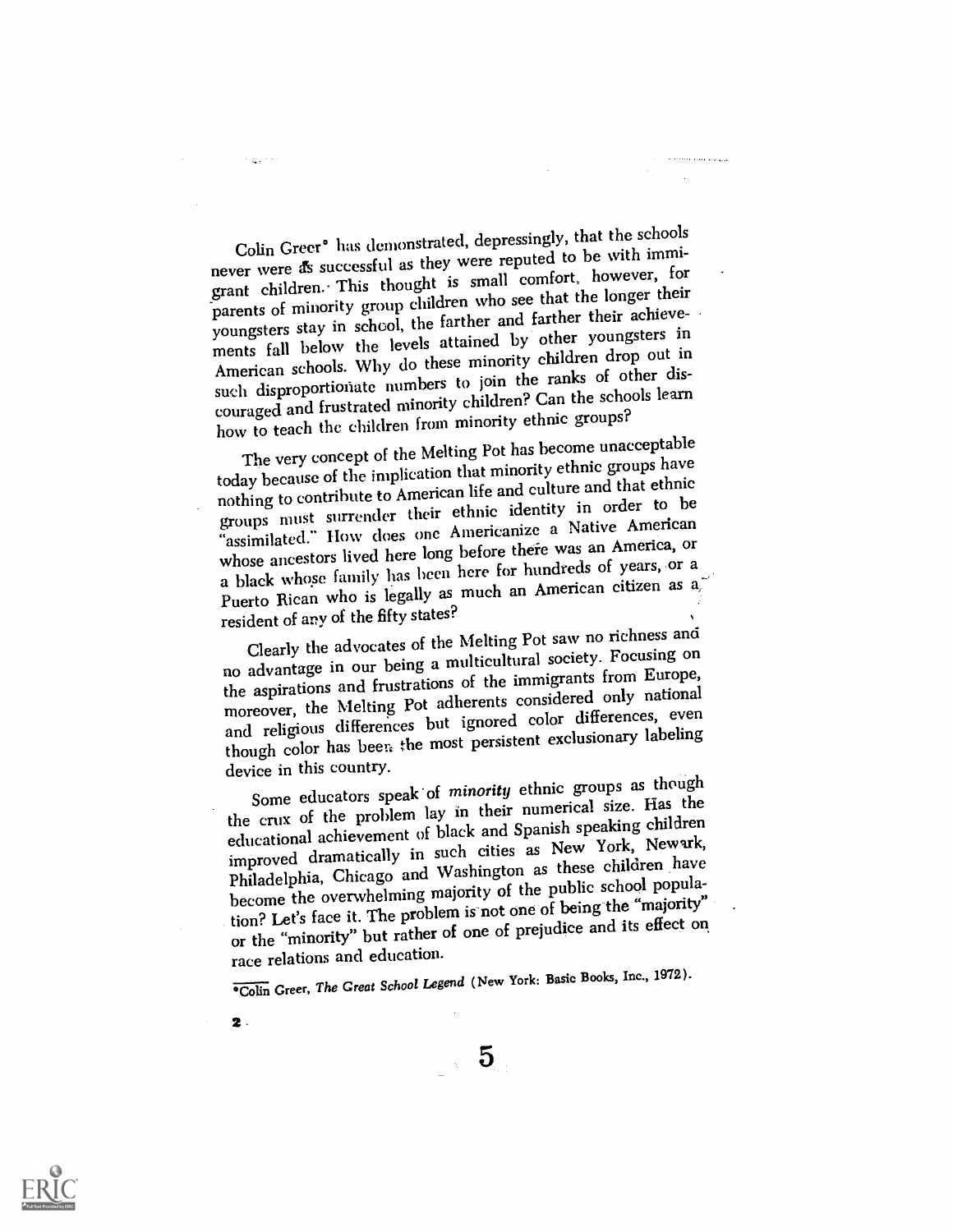The conflicts, moreover, are all too frequently not only between an ethnic group and the "middle class white American" but between the members of one ethnic group and those of another ethnic group, especially when the competition becomes acute for jobs and for housing. The problems of race relations also tend to be accentuated when we move from abstract discussion to action that involves the individual himself; when, for example, we change the question from, "Should schools in another state be integrated?" to "Should the school my children attend be integrated?"

#### "No One Model American"

المستوفية والمتحدث المتحدة المتحدة المتحدة المتحدة.<br>المستوفية المحدة المتحدة المتحدة المتحدة المتحدة المتحدة

Objections to the Melting Pot idea have become increasingly forceful. Pride in ethnic heritage, as illustrated in the slogan "Black Is Beautiful", with its counterparts for other ethnic groups, has found expression in Black Power, Indian Power, Puerto Rican Power, Italian Power, and other ethnic power groups as members of each group seek-both to preserve their own ethnic identity and to get the rights and rewards to which all Americans are entitled. The book, I Am Somebody<sup>°</sup>, is indicative of the ways in which children are being taught to be proud, rather than ashamed, of their ethnic identity.

Pride in one's cultural background is an essential first step in developing an American society that is open to all, but it is only one step. If we are to become neither a separatist nor an assimilated society, respect for one's own culture must be accompanied by respect for the culture of others. We need not only "I Am Somebody" but also "You Are Somebody, Too." If we are to become a truly effective multicultural nation, this concept must become part of the value system and action pattern of all people, regardless of whether they are in a majority or minority ethnic group.

Appropriately enough, the American Association of Colleges for Teacher Education statement on multicultural education, which was adopted officially in November 1972 by its Board of

I Am Somebody. Stories and Poems by Black Children Collected by Ana Ohenewaa. (Boston: Ginn and Company, 1970).

6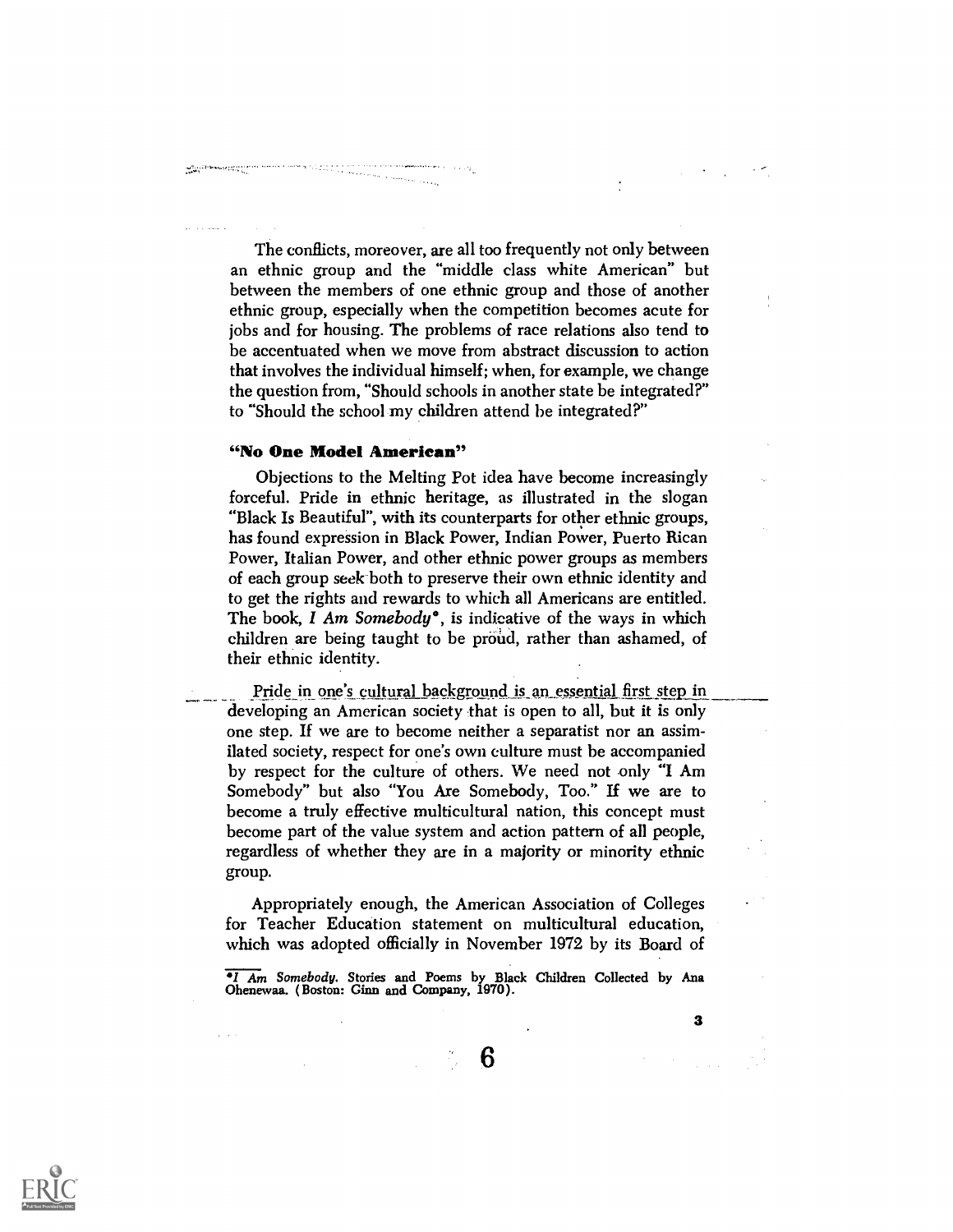Directors as a guide for addressing the issue of multicultural education, is entitled No One Model American.

## The AACTE statement begins by saying:

Multicultural education is education which values cultural pluralism. Multicultural education rejects the view that schools should seek to melt away cultural differences or the view that the schools should merely tolerate cultural pluralism. Instead, multicultural education affirms that schools should be oriented toward the cultural enrichment of all children and youth through programs rooted to the preservation and extension of cultural alternatives. Multicultural education recognizes cultural diversity as a fact of life in American society, and it affirms that this cultural diversity is  $\kappa$  valuable resource that should be preserved and extended. It affirms that major educational institutions should strive to preserve and enhance cultural pluralism.

The death of the Melting Pot myth received official recognition in the United States with the passage by Congress in 1972 of Title IX of the Elementary and Secondary Education Act, popularly known as the Ethnic Heritage Studies Program. The purpose as stated in the Act is "to afford students opportunities to-know-more-about-the-nature-of-their-own-heritage-and to------study the contributions of the cultural heritage of other ethnic groups of the nation."

In this way Congress acknowledged as a matter of pulled policy that the public schools should bury once and for all the proposition that "America is God's crucible, the Great Melting Pot - God is making the American," an idea which dominated the philosophy and strategy of so many educators. Etlmic or cultural pluralism, the very opposite of a melting pot assimilation approach in education, is and should be a major goal of our schools.



<sup>&</sup>lt;sup>o</sup>This statement, made in a popular stage play early in the 20th century by Israel Zangwill, became the most representative expression of the "melting pot idea. idea. **7**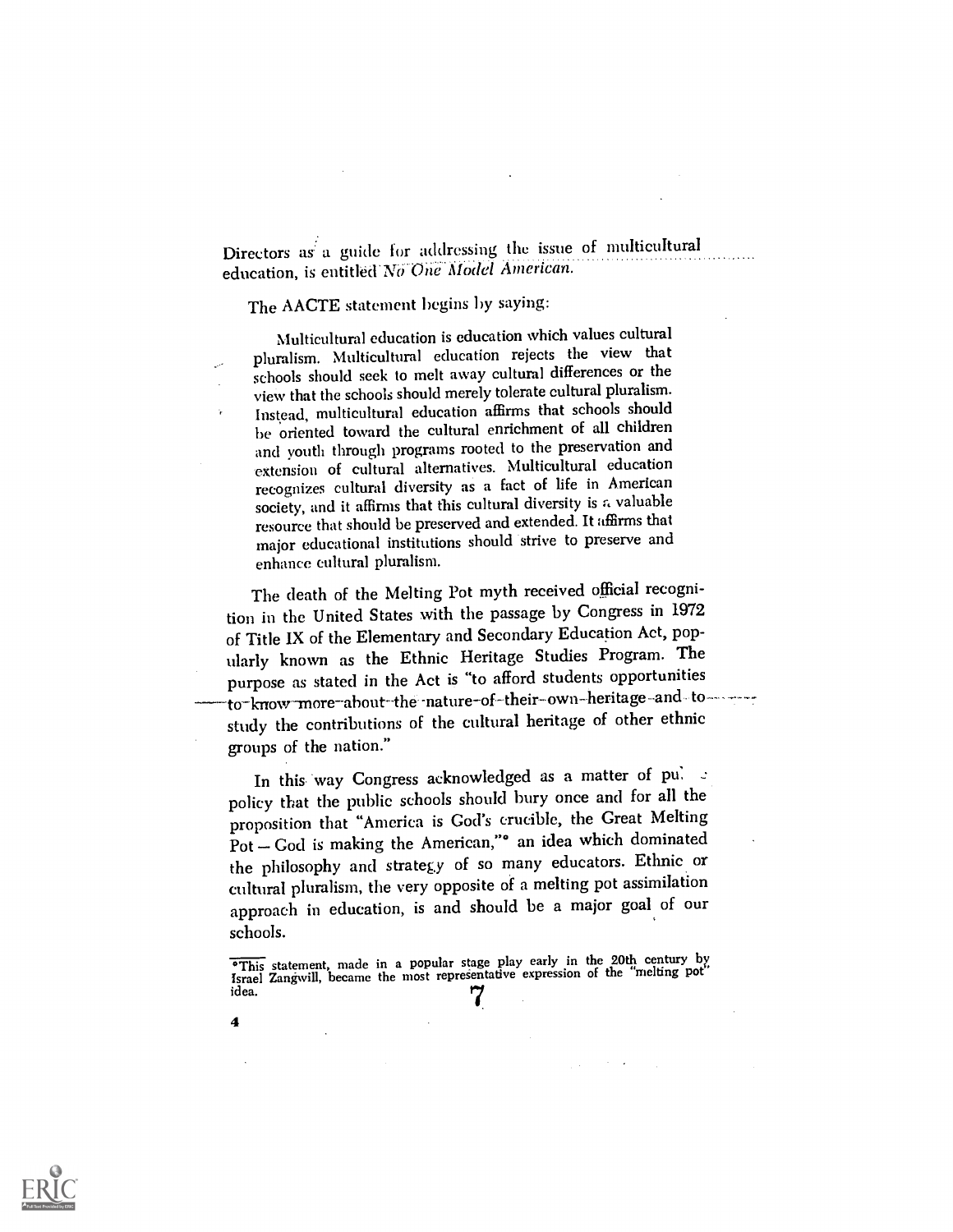#### Cultural Pluralism: More Than a Slogan

The National Coalition for Cultural Pluralism defined cultural pluralism as:

a state of equal co-existence in a mutually supportive relationship within the boundaries or framework of one nation of" people of diverse cultures with significantly different patterns of belief, behavior, color, and in many cases with different languages. To achieve cultural pluralism, there must be unity with diversity. Each person must be aware of and secure in his own identity, and be willing to extend to others the same respect and rights that he expects to enjoy himself.°

Cultural pluralism views the United States as becoming a multicultural society in which the different ethnic cultures live in a symbiotic relationship which enriches each other. In a truly multicultural society, the members of'all ethnic groups, regardless of color, nationality, religion, sex and relative numerical strength, share in the responsibility for developing productive ways of working together.

Cultural pluralism stresses a new interpretation of the word different as applied to cultural differences. Different means different, not better than or worse than. It is illustrated by the story of a westerner who saw his oriental friend putting a bowl of rice on his grandfather's grave and asked, "When will your -grandfather-get-up-to eat-the-rice?"-To-which-his-friend-replied<del>,</del> "At the same time that your grandfather gets up to smell the flowers you put on his grave." Different means different, not better than or worse than.

While the schools alone cannot solve the complex problems of race relations in the United States, the problems will not be solved without the full participation of all who are involved in education. CertainlY, the schools should themselves serve as examples of the ways in which cultural diversity is understood and treated. The schools must regard cultural diversity as an asset, not a problem, and teachers must be able to respect, and thus to teach, all the children in their classes.

°Madelon D. Stent, William R. Hazard, and Harry N. Riylin, Cultural Pluralism in Education: A Mandate for Change (New York: Appleton-Century-Crofts, 1973), p. 14.

8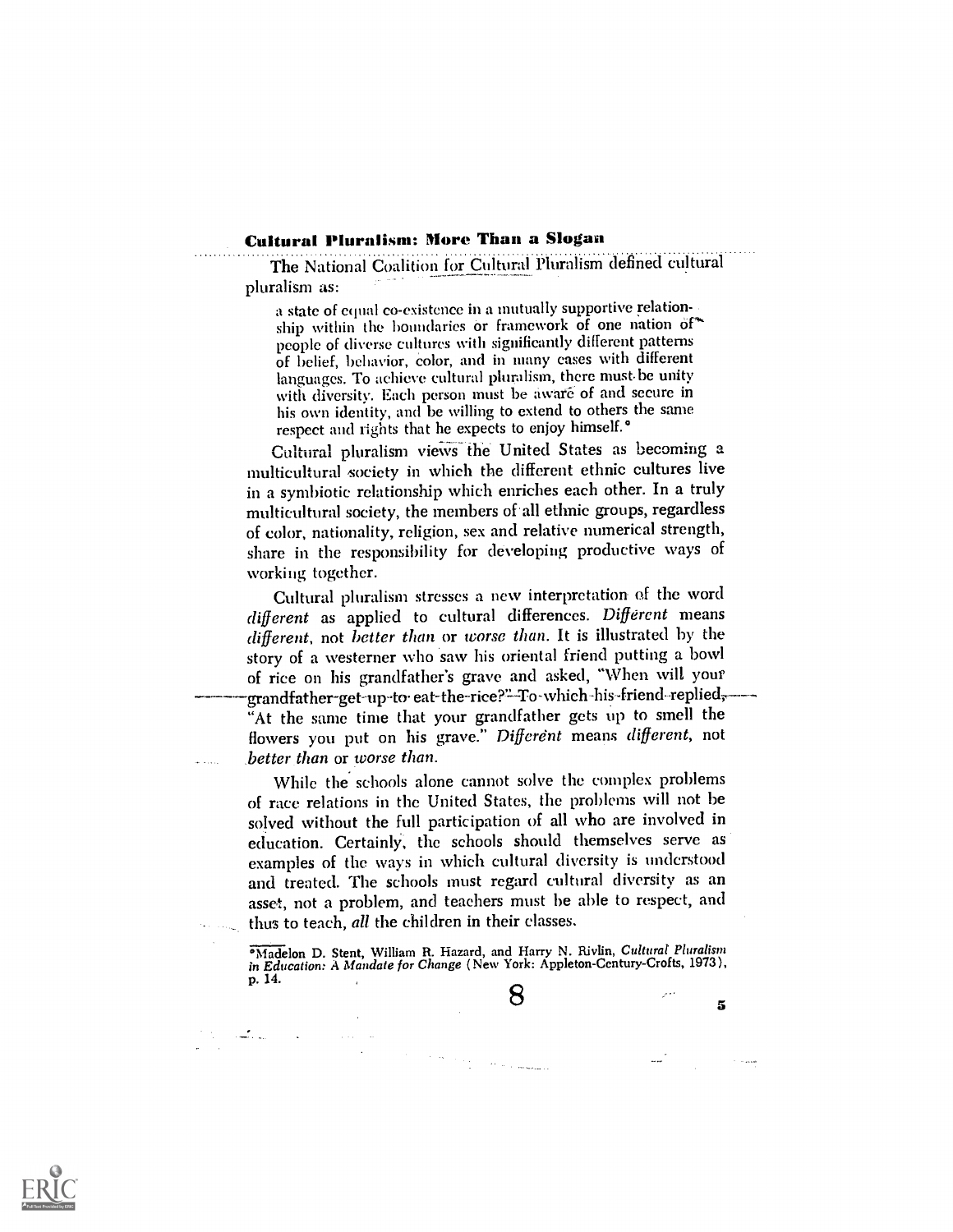This country is indeed a multicultural nation made up mainly of immigrants and migrant peoples. The Indians were the native American population, while the Spanish established influence from Florida through Texas and New Mexico to California, and the French moved up and down the Mississippi and Ohio River Valleys before the American colonies were established.

The English, first settling in 1607 at Jamestown, Virginia, were followed by Germans, Scottish, Scotch-Irish, and Welsh. French Huguenots settled in the Caxolina area; Swedish Lutherans, in Delaware; the Dutch, in the New York area; Roman Catholics, in Maryland; and the Greek Orthodox, in Florida. The first census of the United States, taken in 1790, showed that more than half of the population consisted of African, Scotch-Irish, Welsh, German, Dutch, Swedish, French..and...other non-English inhabitants.

Since that first census, the population of the United States has continued to grow not only in size but also in cultural diversity. Even the source of European immigration changed, with, by 1905, 75 per cent coming from southern and eastern Europe rather than from northwestern Europe.

More recently, changes in the immigration laws accelerated -the–immigration-of–people–from...oriental\_countries and from countries south of our border. Probably of even greater social-Agnificance was the migration within our national borders of blacks from the south to the north and of Puerto Ricans from their native island to the mainland. While the United States may \_be viewed as a "nation of nations," to an even greater degree it is a "culture of many cultures."

Ethnicity usually reflects, or is at least related-to,-nationality and cultural background. There is a commonality of traits, some physical, some cultural, including family patterns, religion, occupation, language, life style and traditions.° For this reason, we include racial groups among "ethnics."

°See: Judith Herman, The Schools and Group Identity (New York: Institute on Pluralism and Group Identity, 1974), p. 17.



6

 $\Delta\omega_{\rm{eff}}=0.1$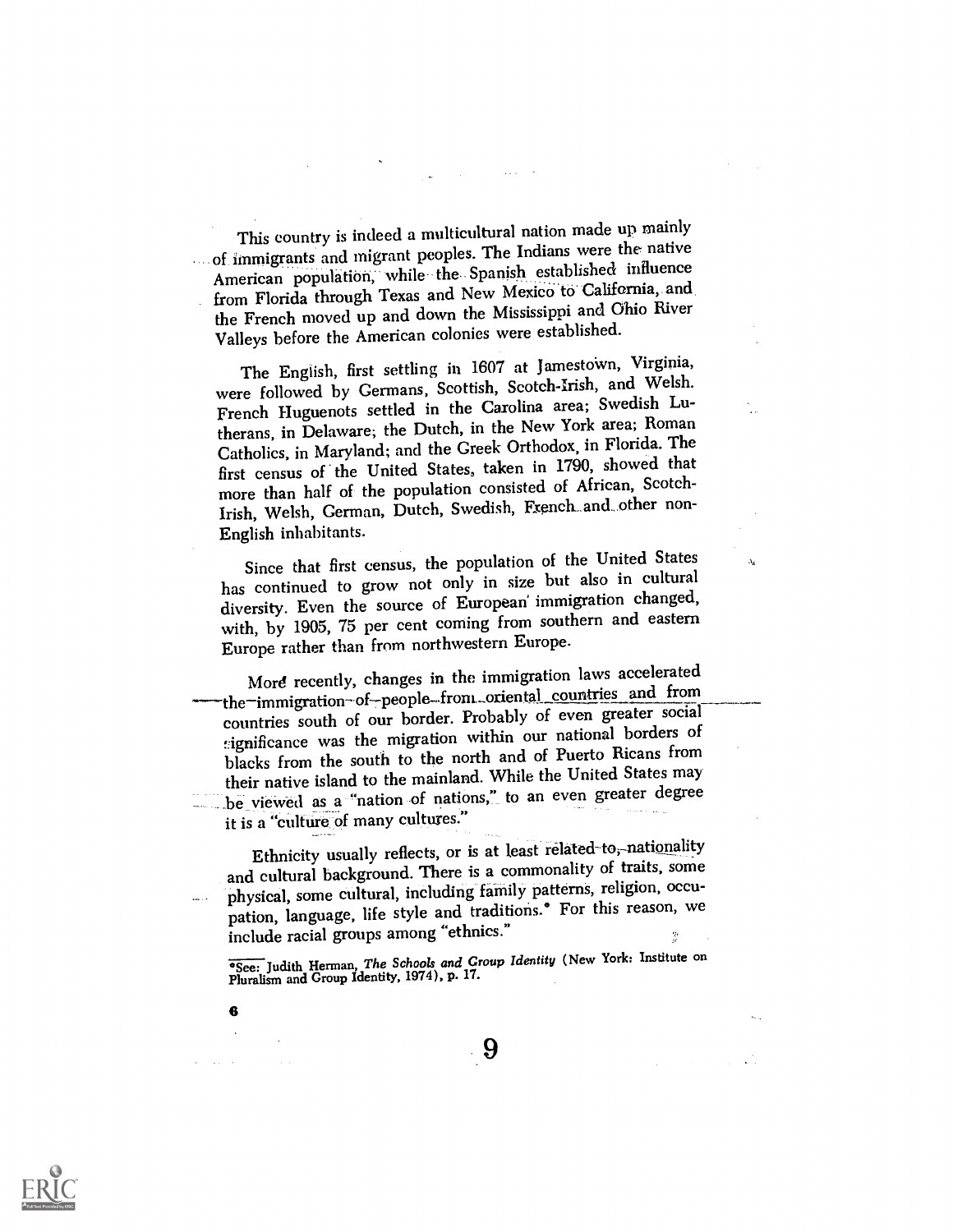#### The Survival of Ethnic Patterns

How do we account for the fact that the ethnic patterns in the United States have not only survived public education's earlier philosophy and strategy of assimilation, but probably remain even stronger and more viable than at any other time in the nation's history? One social commentator suggests the following factors:

After every wave of immigration, strong sentiments of "nationalism" resulted in prejudice against immigrants, forcing them to dose ranks for protection and to isolate themselves into ethnic colonies.

Cultural conservatives in the ethnic communities exhorted their compatriots to remain loyal to their religion, language, customs and traditions .. .

Third and fourth generation descendants of immigrants desired to seek out their ancestral roots and to perpetuate ethnic traditions  $-$  food, songs, dances  $-$  which gave them identity.°

America, then, as a nation, resembles a mosaic  $-$  an inlay of cultural pluralities. Every cultural group in this nation is a minority group and has the right as well as the will to preserve its cultural heritage without at the same time diminishing its - responsibilities\_in\_American.civic life.-Cultural-Pluralism is no mere slogan, but rather it is a compelling reality of American values no longer to be challenged by the Melting Pot concept.

## Teachers as Leaders in Multicultural Education

Multicultural education is the public schools' response to a revitalized cultural pluralism which has become a predominant value in the American social fabric. Needless to say, the teacher is the key person in developing a program and curriculum which will meet the goals of multicultural education. In this, as in all other situations, the teacher is crucial to the success of what the schools attempt to accomplish with children.

°Andrew T. Kopan, "Melting Pot: Myth or Reality'?" in Cultural Pluralism, Edgar C. Epps ed. (Berkeley, Cal.: McCutchan Publ. Corp., 1974) p. 50.



and Company<br>Sentra Company

7 $\mathcal{L}^{\text{max}}$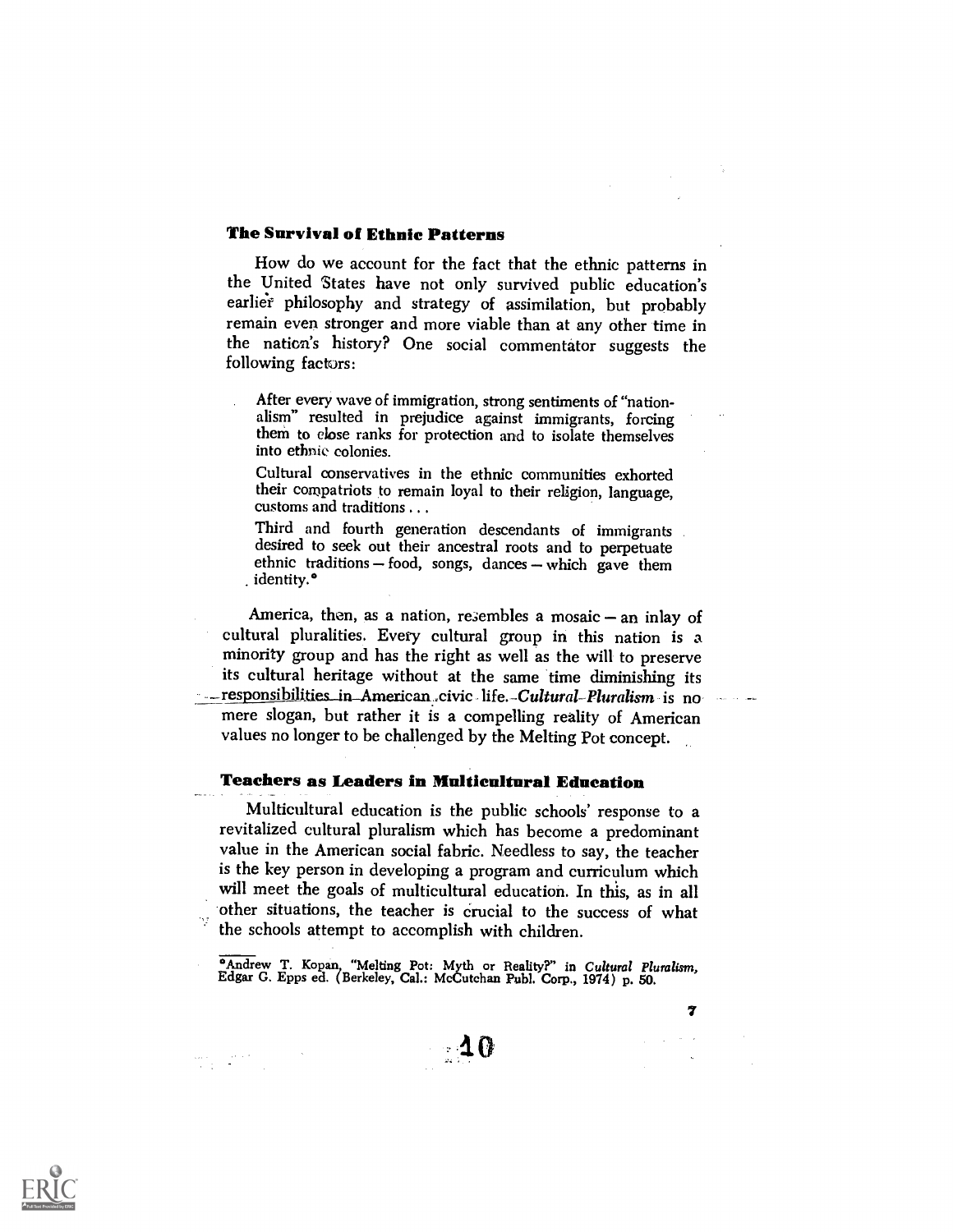It is important, therefore, that teachers understand and work for cultural pluralism. To be successful, the multicultural approach to education depends upon the teacher's understanding of different ethnic cultures, upon his attitudes toward differences in ethnic backgrounds, and upon his ability to develop teaching strategies appropriate for a multicultural classroom. It is essential that the teacher recognize the different linguistic backgrounds of children such as the Chinese, Hispanics, Native Americans, Europeans and Haitians who come from families in which English is not the mother tongue.

In familiarizing himself with another ethnic culture, preferably through first-hand experience in living with, or at least working with, people from that ethnic group, the teaeher should learn their values, customs, achievements, aspirations and frustrations and, where possible, their language. He can see that such categories as Oriental and Native American are much too inexact because they include culturally diverse groups. For example, the term Oriental may ignore the wide cultural differences among the Chinese, Filipinos, Japanese and Koreans, and most textbooks refer to Native Americans as though all the tribes had the same language and values. From these studies, he should learn a general approach to understanding other cultures since no college curriculum can include the study of all the cultures a teacher is likely to meet in the future.

# The Danger of New Stereotypes

As the teacher studies another culture, he must be aware of the danger of creating new ethnic stereotypes to replace traditional stereotypes. While there are marked differences between cultures, there is also great variation among the individuals within the same culture. For example, some Puerto Ricans want their island to become an independent nation, some want statehood, and some want to continue with basically the present relationship to mainland America. Similarly, some blacks want an integrated school system, while others think the solution lies in the development of separate school systems, with the education of black

 $\frac{11}{2}$ 



 $\ddot{\phantom{a}}$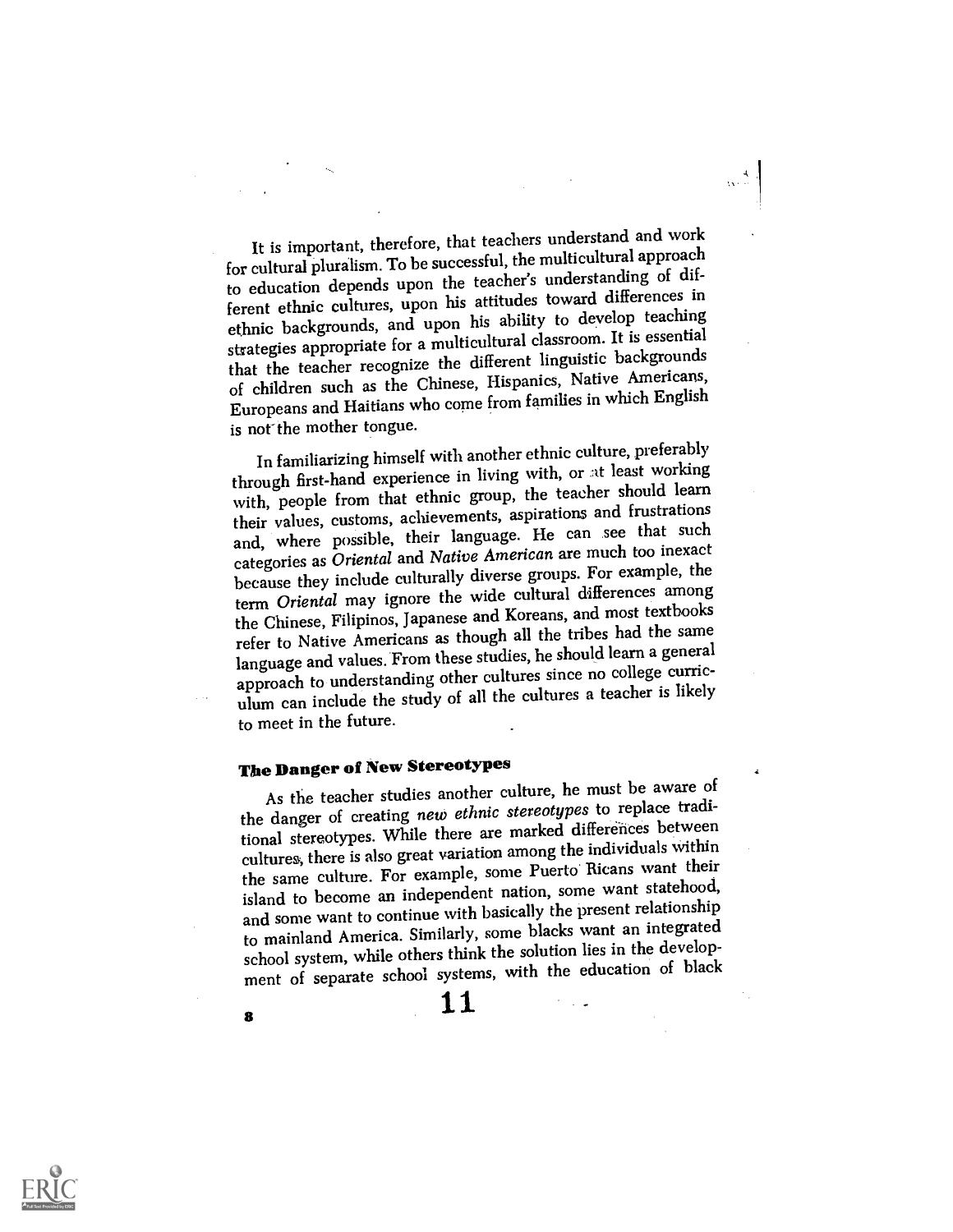children controlled by the bhick community and conducted by black teachers and administrators.

In every minority group there are at least three sub-groups: (1) the "Uncle Toms" who are ready to be the lackeys of the dominant cultural group; (2) militants who see force as the only way to achieve the power denied them; and (3) moderates who are looking for ways in which members of different ethnic groups can work, together harmoniously and effectively. Bigotry, moreover, is not limited to any group, majority or minority, and every group has some who see naught but good in everything they do and only evil in what others do or seek to do. The teacher must never lose sight of the fact that each child is an-individual who must be treated as an *individual* and not merely as a "Black," "Puerto Rican," "Chicano?' or "Native American."

Teachers inust therefore acquire as much knowledge as possible about ethnic cultures. Too often their professional training as well as their personal life experiences have failed to prepare them for this task.

Many teachers have been reared in an environment and at a time when little notice was given to evidence of prejudice and discrimination. Their community experiences were often sheltered and circumscribed; their school experiences were based on textbooks which emphasized likenesses among ethnic groups in an effort to promote the melting pot idea, which neglected sadly the reality of cultural differences. If they met persons of other groups, such meetings were only passing curiosities. Only rarely have teachers had opportunity to know well any culture but their own. Under these circumstances, pupils with whom these teachers work are unlikely to understand cultural characteristics in anything more than a superficial way.°

The teacher should have studied in some depth his own cultural heritage and that of at least one other ethnic group, and he should have developed an open-mindedness to all cultural differences, recognizing how much more we are; all alike than we are different. Throughout his professional career he should be

°Maxime Dunfee, "Resources for Educators," in Eliminating Ethnic Bias in Instructional Materials, (Washington, D.C.: Association for Supervision and Curriculum Development, 1974 ), p. 31.

assembles that is a constant of the constant effect of the particle of the

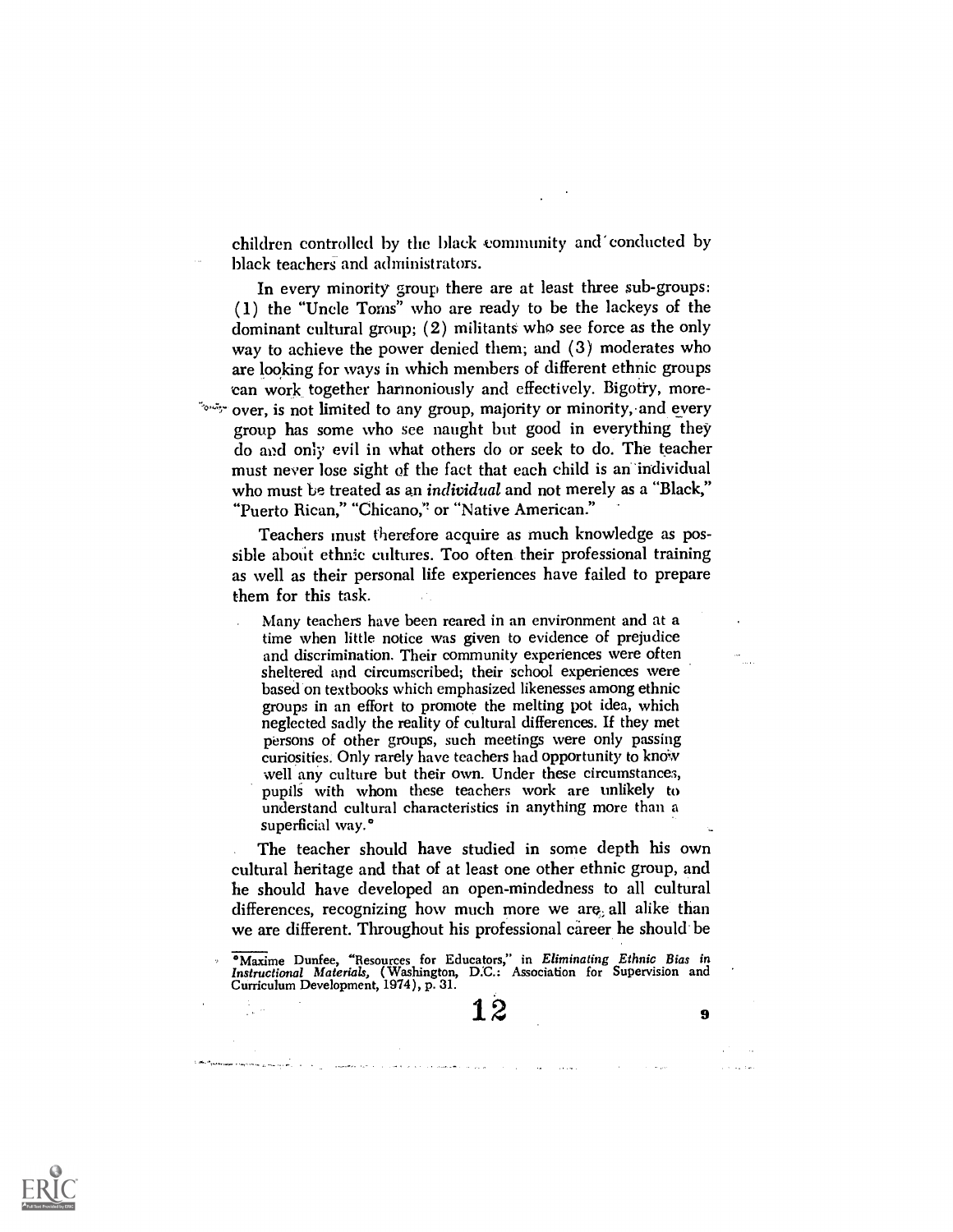able to work in a multicultural environment in his college and in the community and schools where he is fulfilling his role as a teacher. He needs to develop an awareness of who he is and what his ethnic background is. He must study the attitudes existing in his own community toward other ethnic groups. He should develop that sensitivity toward others which is almost inevitable when one examines his own identity.

Having acquired the self-understanding described here, the teacher must then take specific steps which will enable him to deal compassionately as well as effectively with other ethnic cultures and that will help him to develop in his students a similar understanding and acceptance of people from other cultural backgrounds, with different values and practices not necessarily better or worse than their own.

#### Teaching Strategies

We once thought education had taken a giant step forward - and it had - when it recognized that understanding the child was the essential prerequisite to teaching him. "Teach the child, not the subject" was an easily understood and winning slogan, but it is not enough.

In a sense, every classroom in the country is crowded because each pupil brings to class not only himself but also his family, his friends and his cultural background, with its values and practices. To understand the child also means understanding his background.

Educational and child psychology are essential parts of the teacher's preparation for teaching but so also are social psychology and sociology. Learning is a social as well as an individual process.

The teacher must know how to develop a variety of teaching strategies which are appropriate for the child and for the ethnic groups from which his pupils come. Thus, what makes a subject or a topic relevant to a pupil depends to a great extent on the values and the aspirations of the student and his family rather than of those of a middle-class white community whose values

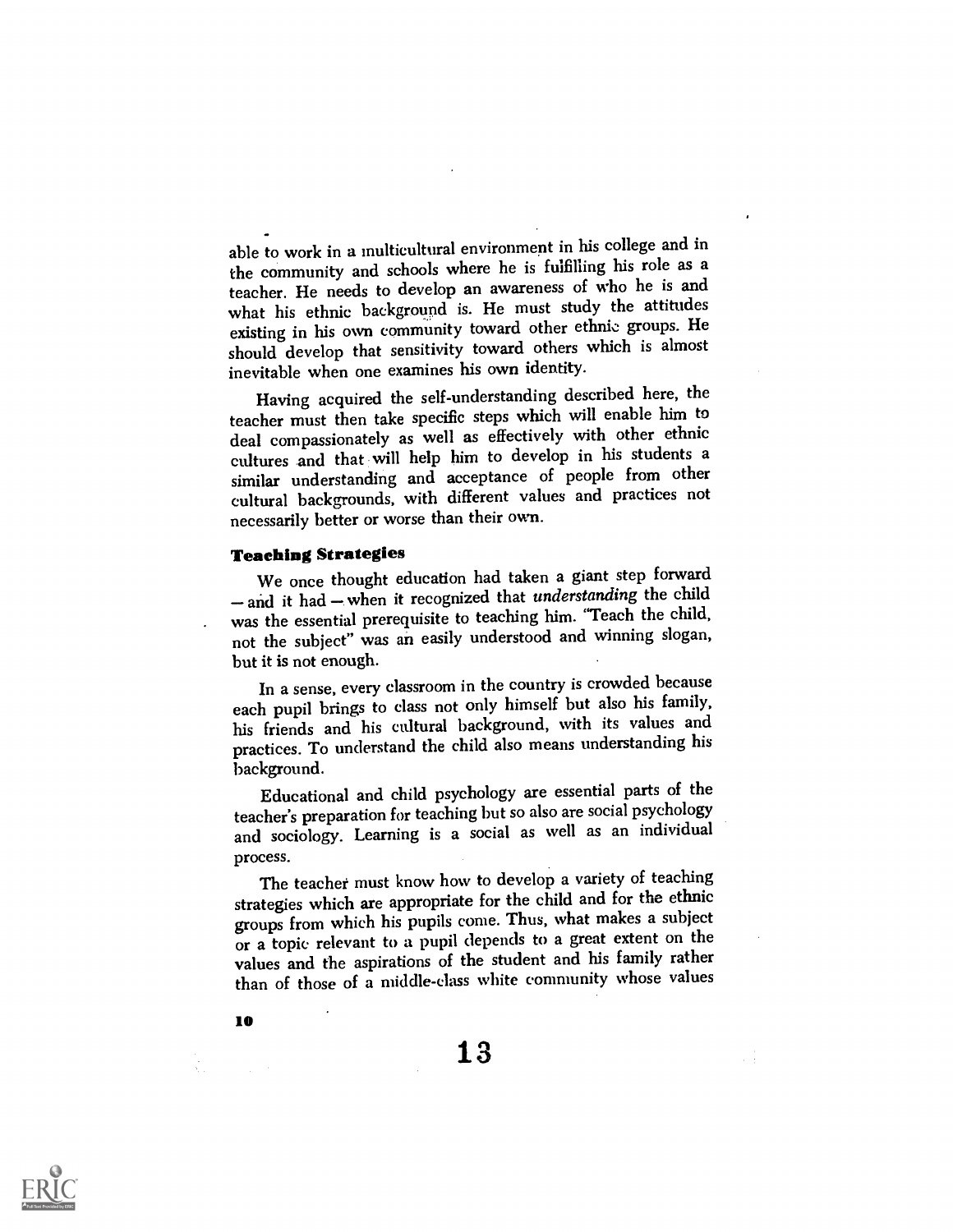and aspirations are often reflected in the school curriculum. It is hardly likely, therefore, that a teacher can be effective in a classroom unless he understands the ethnic cultures of his students.

The curriculum in the schools should reflect the pluralism of our society. Traditional social studies texts and readers have<br>expressed a dominant attitude that the prevailing culture has its origin basically in England, and that other groups must accept English traditions and values as modified by the experience of Englishmen in America. Only in recent years have minorities found greater recognition in textbooks and classroom activities.

Ethuic studies afford one corrective for this approach, but ethnic studies should not be limited to the "ethnics" themselves. All of us need to know more about each other. A more effective approach lies in thorough reconsideration of every area of study, giving full attention to various group contributions, strengths and problems in their natural order and not as a separate area of stutlY An excellent example is the syllabus of United States History for Secondary Schools, American Majorities and Minorities°, which was prepared under the direction of the National Association for the Advancernent of Colored People.

# Pluralism as a Positive Goal

Most people react to differences in culture either positively or negatively. Thus, there are those who are attracted by these differences and want to know more about another culture and the factors that led to its development. Other people, by contrast, either ignore or fear differences in cultures and seek to avoid or repress any culture other than their own. We need teachers who recognize, respect, and welcome cultural diversity not only as an abstraction but as a vital force in their lives, both professional and personal, and who seek to develop similar attitudes in their students.

This need is especially acute today because many ethnic groups, formerly ignored or rejected as minorities, are now

 $\overline{\text{w}}$  J. Halliburton and William L. Katz, American Majorities and Minorities Warren  $\gamma$ : National Association for the Advancement of Colored People, 1970).

11